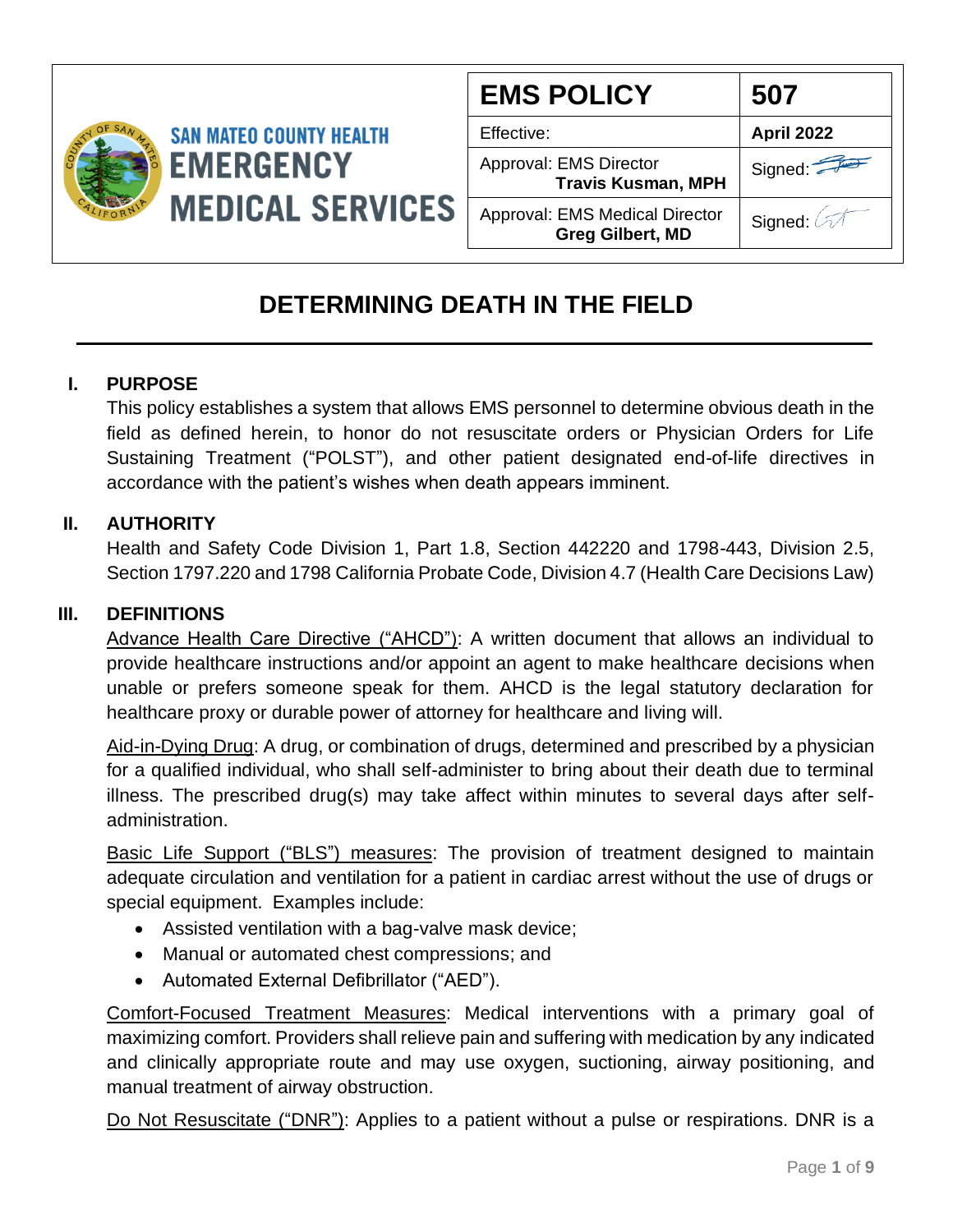

| <b>EMS POLICY</b>                                         | 507               |
|-----------------------------------------------------------|-------------------|
| Effective:                                                | <b>April 2022</b> |
| Approval: EMS Director<br><b>Travis Kusman, MPH</b>       | Signed:           |
| Approval: EMS Medical Director<br><b>Greg Gilbert, MD</b> | Signed: 47        |

request to withhold interventions intended to restore cardiac activity and respirations. Examples include:

- No chest compressions;
- No defibrillation;
- No endotracheal intubation; or
- No cardiotonic medications.

This does not include comfort-focused treatment measures. DNR does not mean "do not treat."

End of Life Option Act: California state law authorizing an adult, eighteen years or older, who meets certain qualifications, and who has been determined by his or her attending physician to be suffering from a terminal disease to make a request for an "aid-in-dying drug" prescribed for the purpose of ending their life in a humane and dignified manner.

Obvious Death Criteria: Physical exam findings a paramedic, EMT, designated first responder, or public safety officer can use to determine if resuscitative measures are not indicated.

Palliative Care: The World Health Organization ("WHO") defines palliative care as "An approach that improves the quality of life of patients and their families facing the problem associated with life-threatening illness, through the prevention and relief of suffering by means of early identification and impeccable assessment and treatment of pain and other problems, physical, psychosocial, and spiritual."

Physician Orders for Life Sustaining Treatment ("POLST"): A signed POLST is a legally valid physician order form that addresses a patient's wishes related to end-of-life care. A POLST may be signed by a physician, nurse practitioner, or physician assistant. POLST may be used for both adult and pediatric patients.

Selective Treatment Measure: Similar to comfort-focused treatment measures, selective treatment measures are medical interventions used to provide and promote patient comfort, safety, and dignity. Selective treatment measures applicable for POLST and AHCD may include but are not limited to:

- Airway maneuvers, including foreign body removal;
- Suctioning;
- Oxygen;
- Hemorrhage control;
- Oral hydration;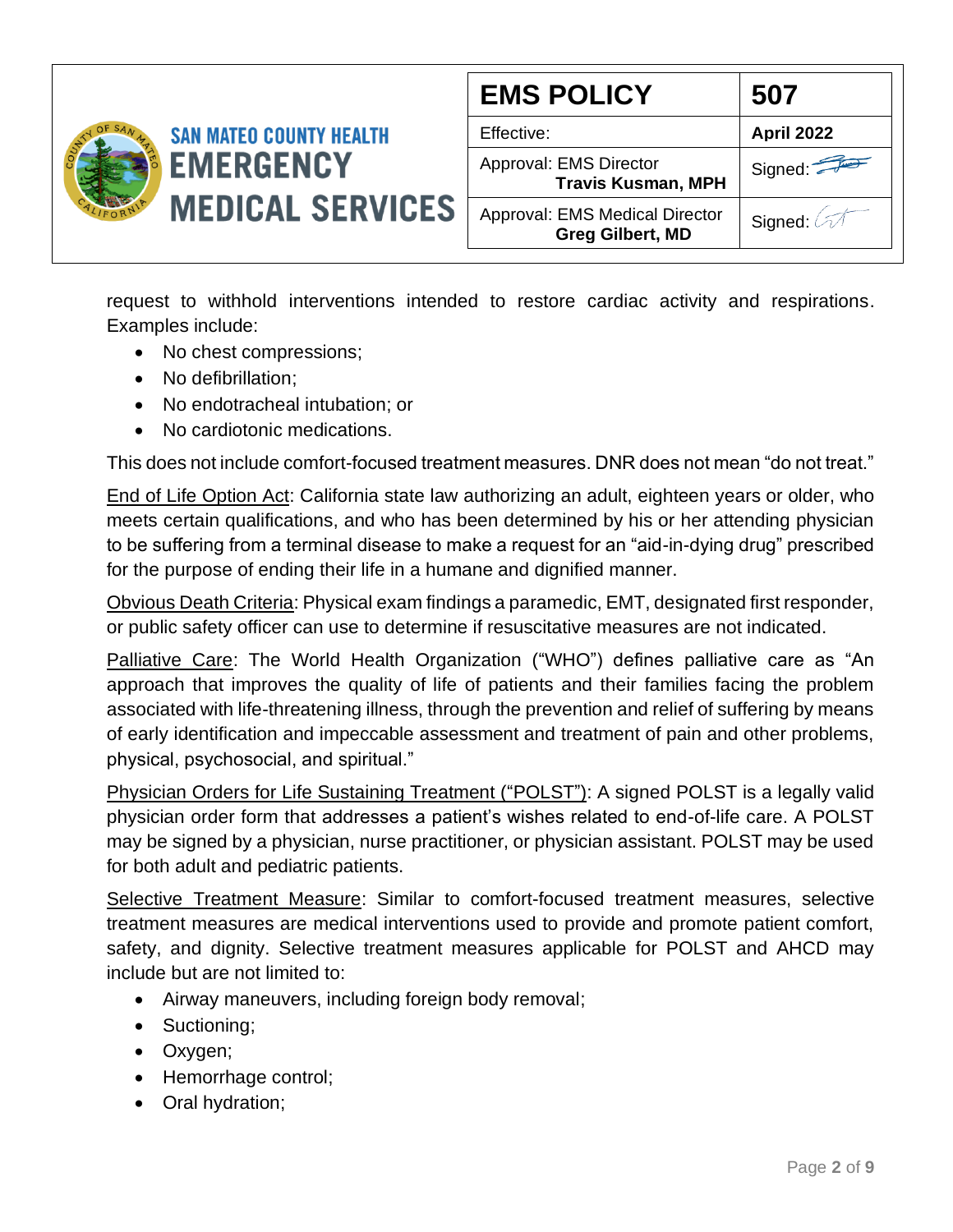

| <b>EMS POLICY</b>                                         | 507               |
|-----------------------------------------------------------|-------------------|
| Effective:                                                | <b>April 2022</b> |
| Approval: EMS Director<br><b>Travis Kusman, MPH</b>       | Signed:           |
| Approval: EMS Medical Director<br><b>Greg Gilbert, MD</b> | Signed:           |

- Glucose administration;
- Pain control (fentanyl);
- IV administration and fluids if necessary; and
- Positive pressure ventilation.

Standardized Patient Designated Directives: Describes the forms or medallion that recognizes and accommodates a patient's wish to limit prehospital treatment at home, in long term care facilities, or during transport between facilities. Examples include:

- Statewide Emergency Medical Services Authority ("EMSA")/ California Medical Association ("CMA") Prehospital DNR Form;
- State EMS Authority approved DNR medallion;
- Physician Orders for Life Sustaining Treatment ("POLST"); and
- Advanced Health Care Directive ("AHCD").

Valid DNR Order for Patients in a Licensed Health Care Facility: A written or electronic document in the medical record with the patient's name and statement "Do Not Resuscitate", "No Code", or "No CPR", that is signed and dated by a physician. Also includes a POLST with Do Not Attempt Resuscitation/ DNR checked and AHCD with instructions stating resuscitation should be withheld/discontinued.

Valid DNR Order for Patients at a Location Other Than a Licensed Facility: An alternate and valid DNR order that includes:

- EMSA/ CMA Prehospital Do Not Resuscitate Form, fully executed;
- DNR medallion:
- POLST with Do Not Attempt Resuscitation checked; and
- AHCD when instructions state resuscitation should be withheld/ discontinued.

## **IV. GUIDELINES FOR DETERMINING DEATH IN THE FIELD**

- A. If a Public Safety Communications ("PSC") dispatcher determines that the person meets Emergency Medical Dispatch ("EMD") criteria for obvious or expected death, the dispatcher shall dispatch fire first response Code 2 and cancel the ambulance response.
- B. A paramedic, EMT, designated first responder, or public safety officer may determine death if the victim is "obviously dead" exhibiting any of the following conditions:
	- 1. Decapitation;
	- 2. Incineration;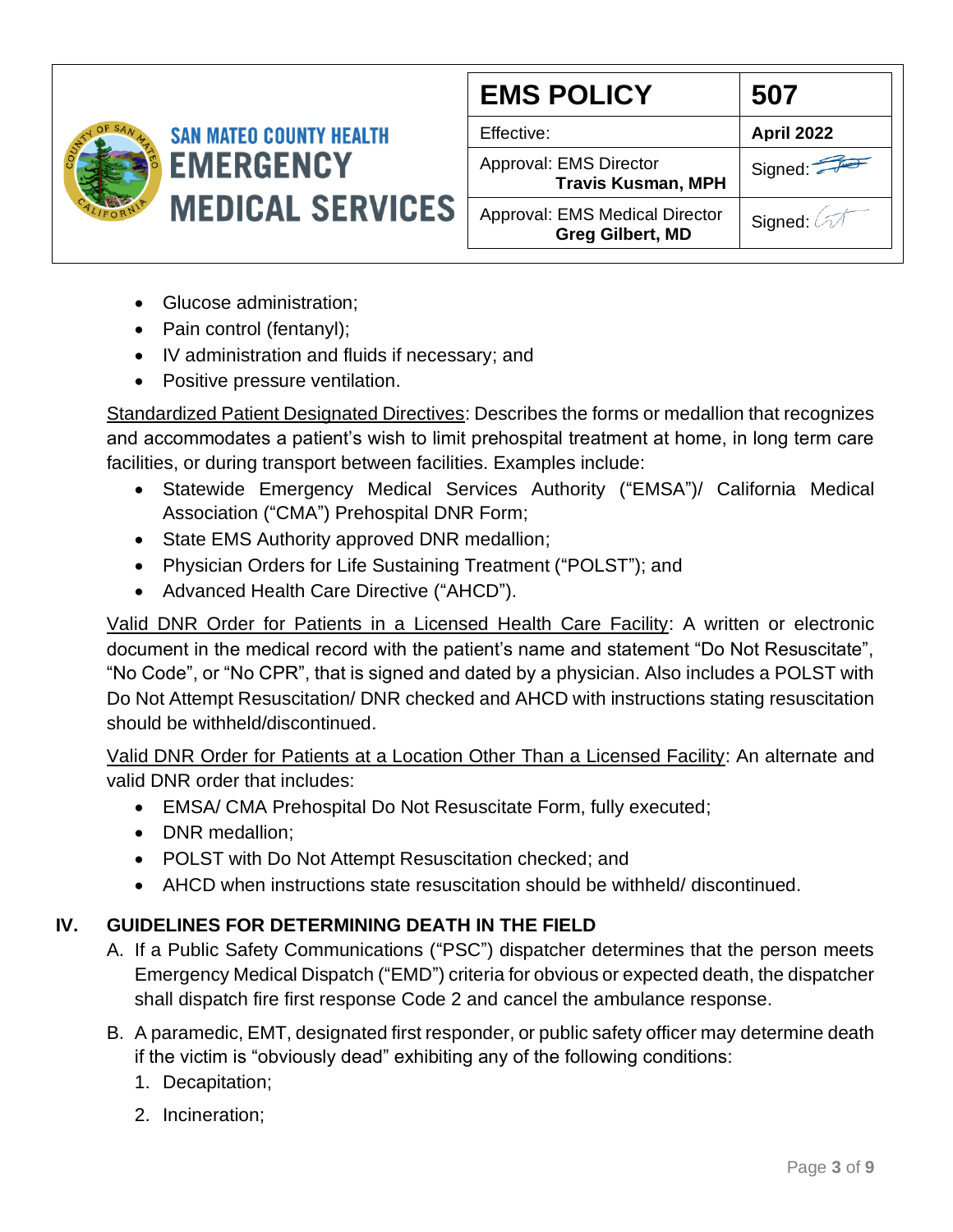

| <b>EMS POLICY</b>                                                | 507               |
|------------------------------------------------------------------|-------------------|
| Effective:                                                       | <b>April 2022</b> |
| Approval: EMS Director<br><b>Travis Kusman, MPH</b>              | Signed:           |
| <b>Approval: EMS Medical Director</b><br><b>Greg Gilbert, MD</b> | Signed: 2         |

- 3. Rigor Mortis;
- 4. Decomposition;
- 5. Apnea in conjunction with the destruction and/or functional separation from the body of the heart, brain, liver, or lungs;
- 6. Multi-casualty incidents ("MCI") where triage principles preclude the initiation or continuation of resuscitation;
- 7. Any trauma patient without respirations, pulses, cardiac rhythm, and other signs of life and no evidence of hypothermia, drug ingestion, or poisoning;
- 8. Submersions of one hour or longer confirmed by public safety personnel will be considered a body recovery, not a rescue operation; or
- 9. An expected death due to a terminal illness.
- C. Presumptively dead: No bystander CPR, unwitnessed arrest, and asystolic on ECG. Do not begin resuscitation.
- D. Law enforcement officers may determine death if the person is obviously dead meeting any of the following criteria: decapitation, incineration, decomposition, or explosive gunshot wound to the head.
- E. The PSC dispatcher can determine death based on a law enforcement officer's answer to specific questions. This can only be done if the PSC dispatcher is able to speak directly with the officer at scene with the patient.
- F. In accordance with FP 19 Mechanical Compression Device, a paramedic may cease efforts after 30 minutes of resuscitative efforts where the patient is asystolic confirmed by a 12 Lead EKG and apneic. Document last recorded EtCO<sub>2</sub> value. If the patient is in PEA on scene after 30 minutes of resuscitation, contact the Base Hospital physician for direction on a recorded line and provide last recorded EtCO2.

### **V. HONORING END-OF-LIFE PATIENT WISHES**

- A. The right of patients to refuse unwanted medical interventions is supported by California statute.
- B. Withhold or discontinue patient resuscitation if a valid AHCD or standardized patientdesignated directive is provided.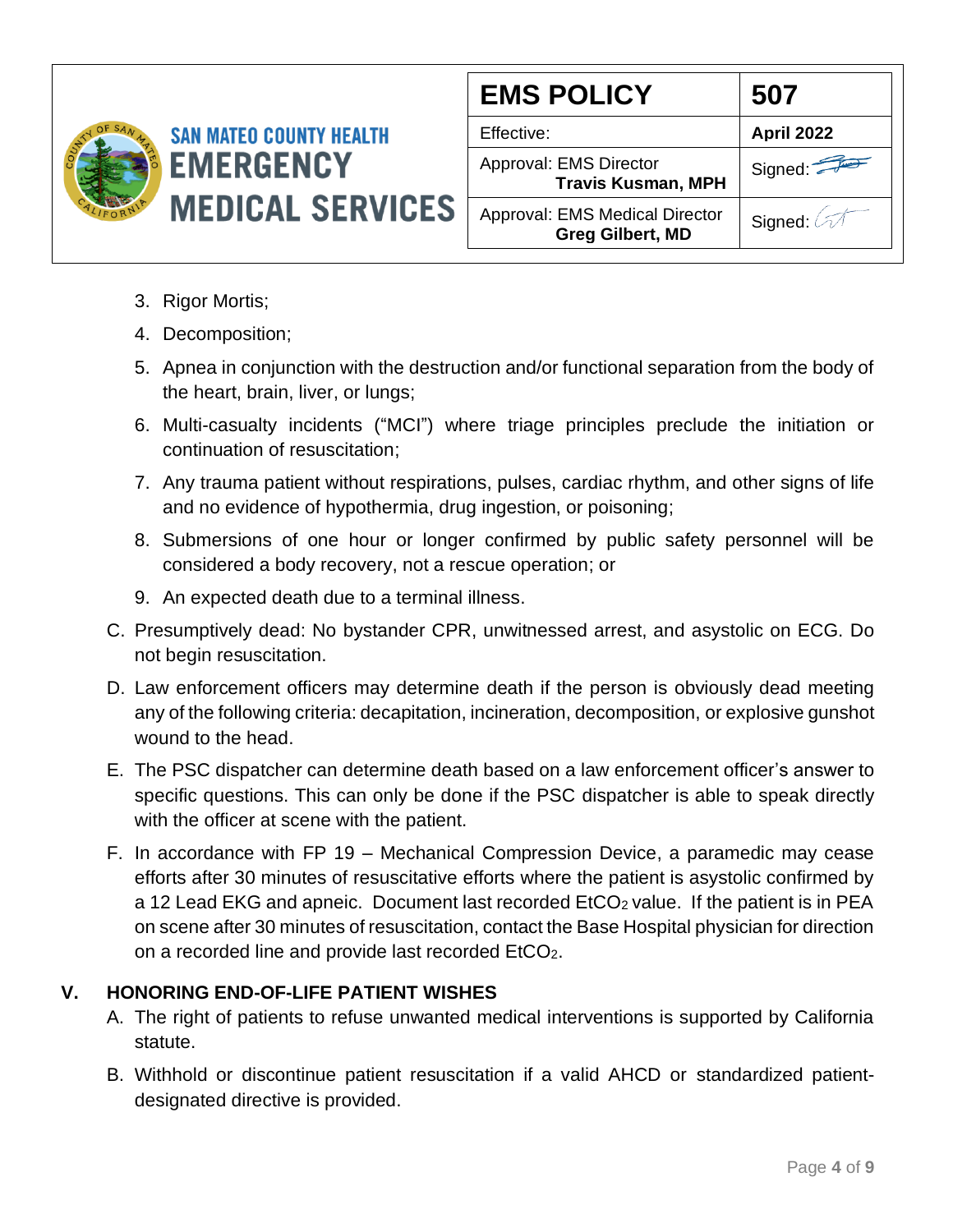

| <b>EMS POLICY</b>                                                | 507               |
|------------------------------------------------------------------|-------------------|
| Effective:                                                       | <b>April 2022</b> |
| Approval: EMS Director<br><b>Travis Kusman, MPH</b>              | Signed:           |
| <b>Approval: EMS Medical Director</b><br><b>Greg Gilbert, MD</b> | Signed: 67        |

- C. Photocopies of all the patient-designated directives are acceptable.
- D. Electronic copies at a facility that are signed and dated by the physician are acceptable.
- E. A competent patient may revoke their designated directive at any time.
- F. An adult individual, eighteen years or older, who has the capacity to make medical decisions and has a terminal illness may receive a prescription for an aid-in-dying drug and self-administer the aid-in-dying drug to end their life in a humane and dignified manner.
- G. A healthcare provider, including EMS personnel, shall not be subject to censure, discipline, suspension, loss of license, or other penalty for participating in good faith compliance with the End-of-Life Option Act.

# **VI. GENERAL POLICY FOR EMS PERSONNEL FOR PATIENTS WITH A DNR, POLST, OR AHCD**

- A. Confirm the patient is the person named in the patient-designated directive. This will normally require either the presence of a form of identification or a witness who can reliably identify the patient.
- B. Unless meeting Obviously Dead or Presumptively Dead criteria, initiate BLS measures immediately on patients in cardiopulmonary arrest pending verification of a valid patientdesignated directive.
- C. If verification or location of the documents is in question, begin resuscitation measures immediately and contact the base hospital for further direction taking into account family on scene who may have pertinent information regarding the patient's wishes regarding end of life. Make every effort to contact the patient's medical home hospital as they may have access to this information in the patient's electronic medical record.
- D. If, during transport, the patient's condition deteriorates and a valid DNR is present, contact the receiving hospital and provide an update in patient status, and continue transport to the emergency department. This includes both 9-1-1 and interfacility transports.
- E. Documentation of a DNR incident shall include the following:
	- 1. Resuscitation not initiated because of a valid DNR; document this using the designated area in the electronic health record (EHR);
	- 2. If care was given, describe the care;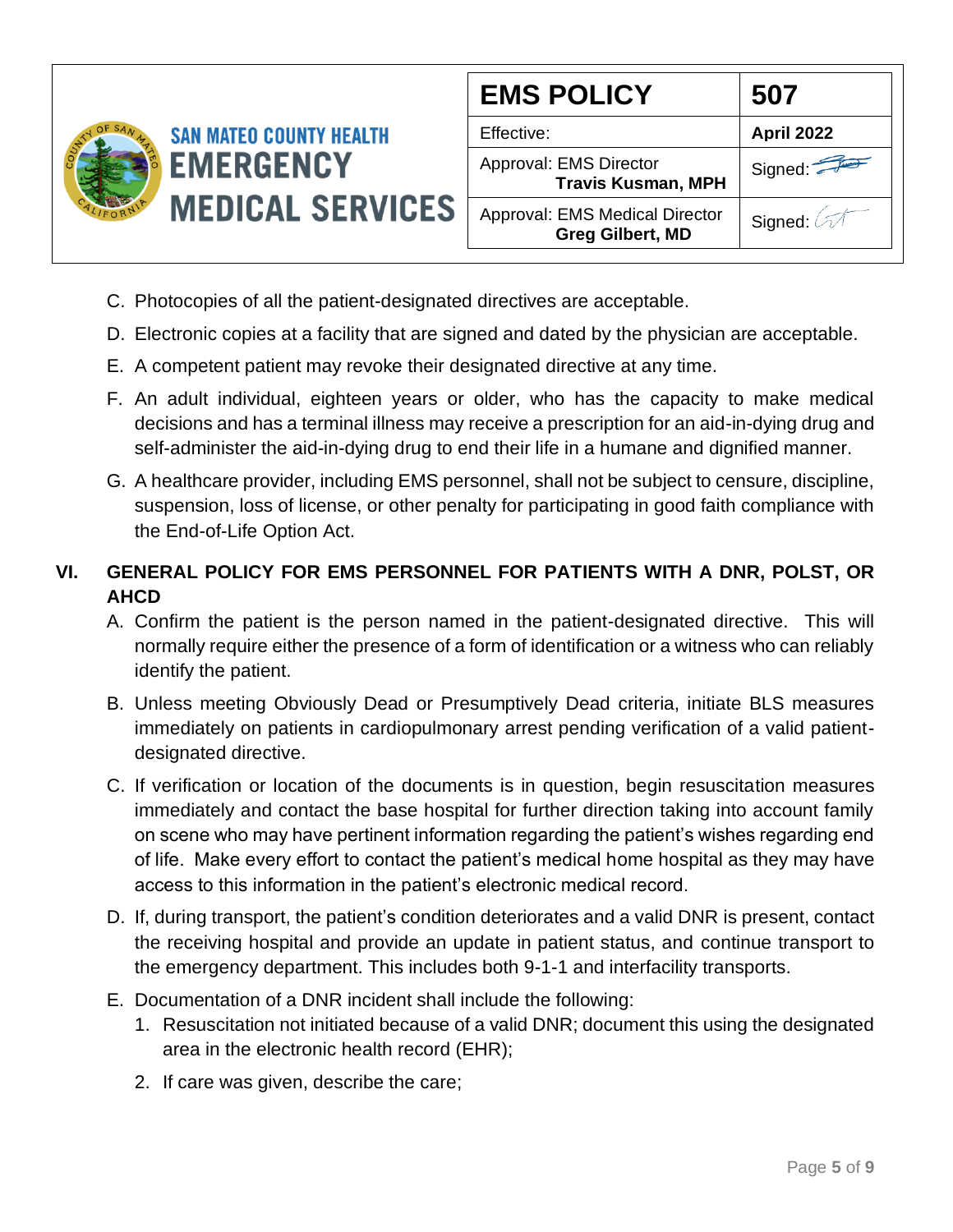

| <b>EMS POLICY</b>                                                | 507               |
|------------------------------------------------------------------|-------------------|
| Effective:                                                       | <b>April 2022</b> |
| Approval: EMS Director<br><b>Travis Kusman, MPH</b>              | Signed:           |
| <b>Approval: EMS Medical Director</b><br><b>Greg Gilbert, MD</b> | Signed:           |

- 3. If the base hospital was contacted, document the name of the physician who either directed to transport or pronounced on scene;
- 4. If the patient was determined dead on scene, document the time of death;
- 5. If any invasive medical equipment was removed after the medical examiner has been contacted, document the removal; and
- 6. Provide a copy of the DNR, AHCD, and/or other patient-designated directive attached to the ePCR if possible.

## **VII. ADVANCED HEALTH CARE DIRECTIVE SPECIFIC PROCEDURES**

- A. A valid AHCD must be:
	- 1. Completed by a competent person age 18 or older;
	- 2. Signed, dated, and include the patient's name;
	- 3. Signed by two witnesses or a notary public;
	- 4. Signed by a patient advocate or ombudsman if the patient is in a skilled nursing facility;
	- 5. If the situation allows, EMS personnel will make a good faith effort to review the AHCD and/or consult with the patient advocate;
	- 6. Base contact is required for any AHCD instructions other than withholding resuscitation; and
	- 7. If the agent or attorney-in-fact is present, they should accompany the patient to the hospital.

## **VIII. STATE EMS AUTHORITY APPROVED DNR MEDALLION**

- A. Medallions are issued after a copy of the DNR or POLST is received from an applicant.
- B. There are two (2) medallion providers approved in California:
	- 1. **Medic Alert Foundation** 2323 Colorado Avenue Turlock, CA 95382 Phone: (888) 633-4298 [www.medicalert.org](http://www.medicalert.org/)

## 2. **Caring Advocates**

2730 Argonauta Street Carlsbad, CA 92009 Phone: (800) 647-3223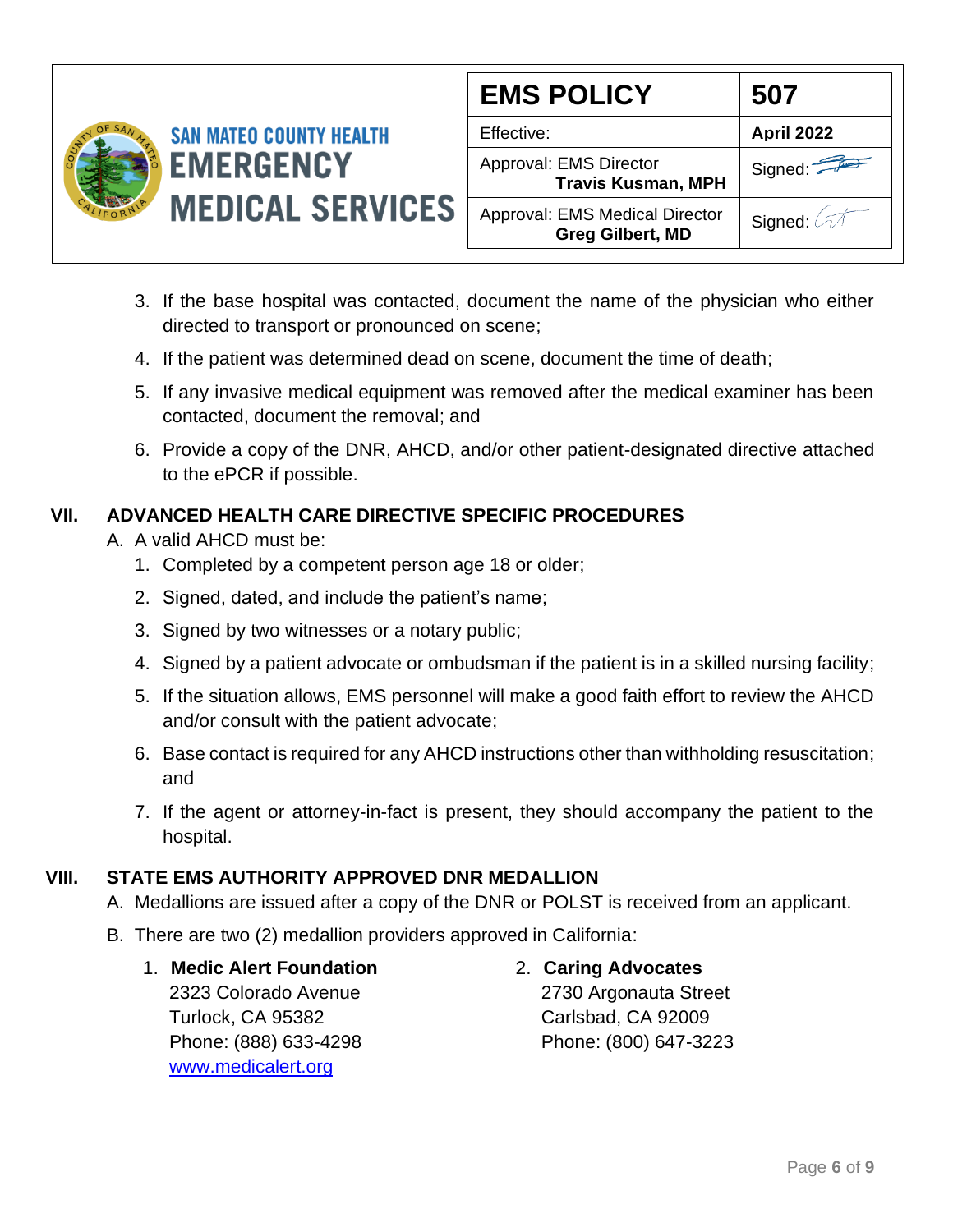|                                | <b>EMS POLICY</b>                                         | 507                   |
|--------------------------------|-----------------------------------------------------------|-----------------------|
| <b>SAN MATEO COUNTY HEALTH</b> | Effective:                                                | <b>April 2022</b>     |
| <b>EMERGENCY</b>               | Approval: EMS Director<br><b>Travis Kusman, MPH</b>       | Signed: $\sqrt{2\pi}$ |
| <b>MEDICAL SERVICES</b>        | Approval: EMS Medical Director<br><b>Greg Gilbert, MD</b> | Signed:               |
|                                |                                                           |                       |





C. If a prehospital provider encounters a medallion engraved with "DNR", "Do Not Resuscitate", "DNR-EMS", or "DNR-EMS POLST," the provider shall treat as a DNR with palliative cares measures.

### **IX. PHYSICIAN ORDERS FOR LIFE SYSTAINING TREATMENT (POLST)**

- A. The POLST must be signed and dated by a physician, nurse practitioner, or physician assistant and the patient or legally recognized decision maker.
- B. Any incomplete section of POLST implies full treatment for that section.
- C. No witness to the signature is necessary.
- D. The POLST is designed to supplement, not replace an existing AHCD.
- E. If the POLST conflicts with the patient's other health care instructions or advance directive, then the most recent order or instructions governs.
- F. Make sure to read both sections A and B of the POLST.
- G. If found pulseless and not breathing, no defibrillator (including automated external defibrillators) or chest compressions should not be used on a patient who has chosen "Do Not Attempt Resuscitation."
- H. If patient is NOT in cardiopulmonary arrest, follow orders in Sections B and C.
- I. Medical interventions should be initiated consistent with the provider's scope of practice and POLST instructions.
- J. The Base Hospital should be contacted for any questions regarding POLST.

#### **X. END OF LIFE OPTION (AID IN DYING DRUG) GUIDING PRINCIPLES**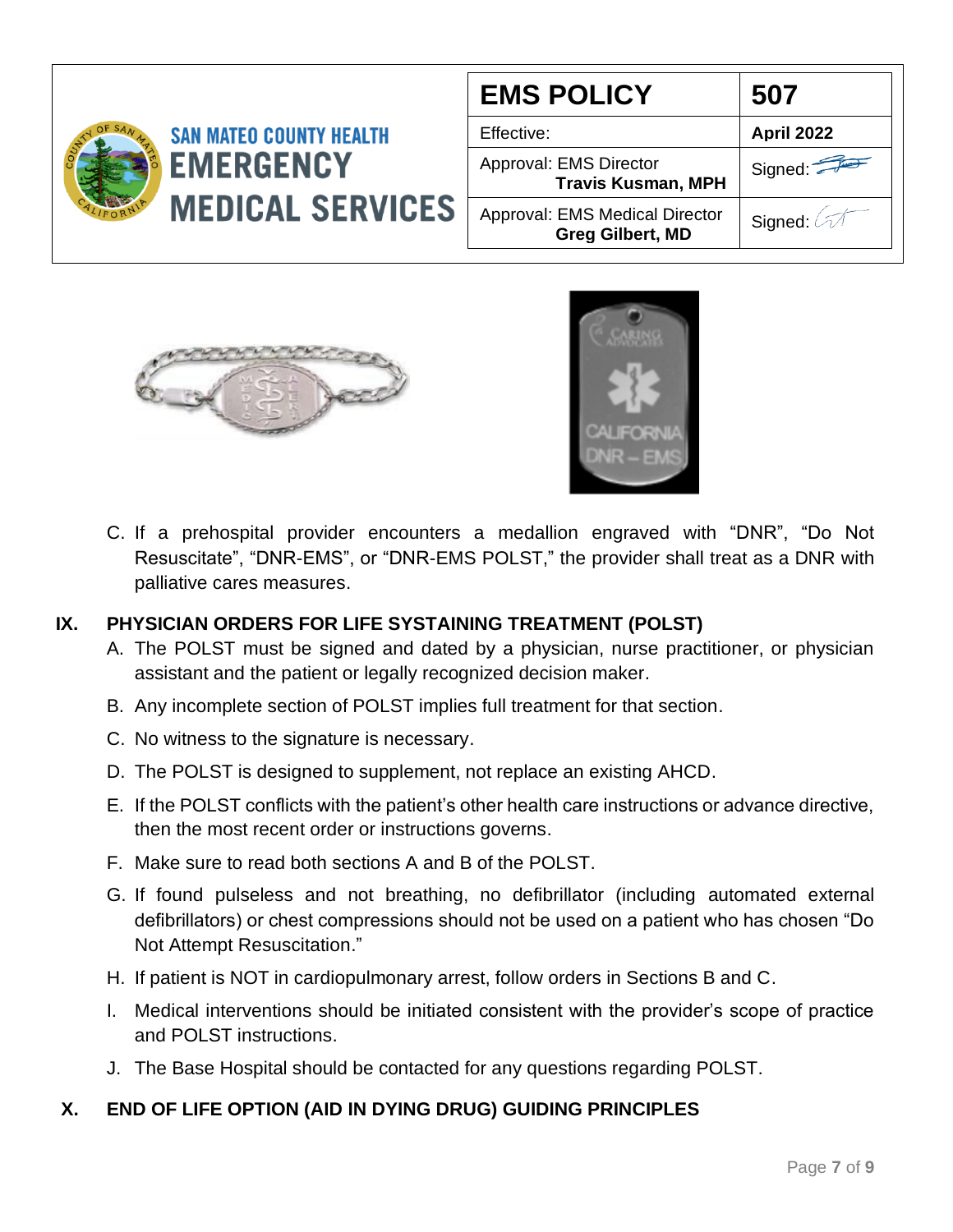

| <b>EMS POLICY</b>                                                | 507               |
|------------------------------------------------------------------|-------------------|
| Effective:                                                       | <b>April 2022</b> |
| Approval: EMS Director<br><b>Travis Kusman, MPH</b>              | Signed:           |
| <b>Approval: EMS Medical Director</b><br><b>Greg Gilbert, MD</b> | Signed: 4         |

- A. A patient who has obtained an aid-in-dying drug has met extensive requirements as stipulated by California law. The law offers protections and exemptions for healthcare providers but is not explicit about EMS response for End of Life Option Act patients.
- B. The following guidelines are provided for EMS personnel when responding to a patient who has self-administered an aid-in-dying drug.
	- 1. Within 48 hours prior to self-administration of the aid-in-dying drug, the patient is required to complete a "Final Attestation for Aid-in-Dying Drug to End My Life in a Humane and Dignified Manner." However, there is no mandate for the patient to maintain the final attestation in close proximity of the patient.
	- 2. If a copy of the final attestation is available, EMS personnel should confirm the patient is the person named in the final attestation which will normally require either the presence of a form of identification or a witness who can reliably identify the patient.
	- 3. Currently, there are no standardized "Final Attestation for Aid-in-Dying Drug to End My Life in a Humane and Dignified Manner" forms, but the law requires specific information that must be in the final attestation.
	- 4. If available, EMS personnel shall make a good faith effort to review and verify that the final attestation contains the following information:
		- a. The document is identified as a "Final Attestation for an Aid-in-Dying Drug to End My Life in a Humane and Dignified manner."
		- b. Patient's name, signature, and date.
	- 5. Provide comfort-focused treatment measures (as defined) when applicable.
	- 6. Withhold resuscitative measures if the patient is in cardiopulmonary arrest.
	- 7. If a POLST or AHCD is present, follow the directive **as appropriate** for the clinical situation.
	- 8. The patient may at any time withdraw or rescind their request for an aid-in-dying drug regardless of the patient's mental state.
	- 9. In this instance, EMS personnel shall provide medical care based on the discussion with the patient as per standard protocols.
	- 10.Family members may be at the scene of a patient who has self-administered an aid-indying drug.